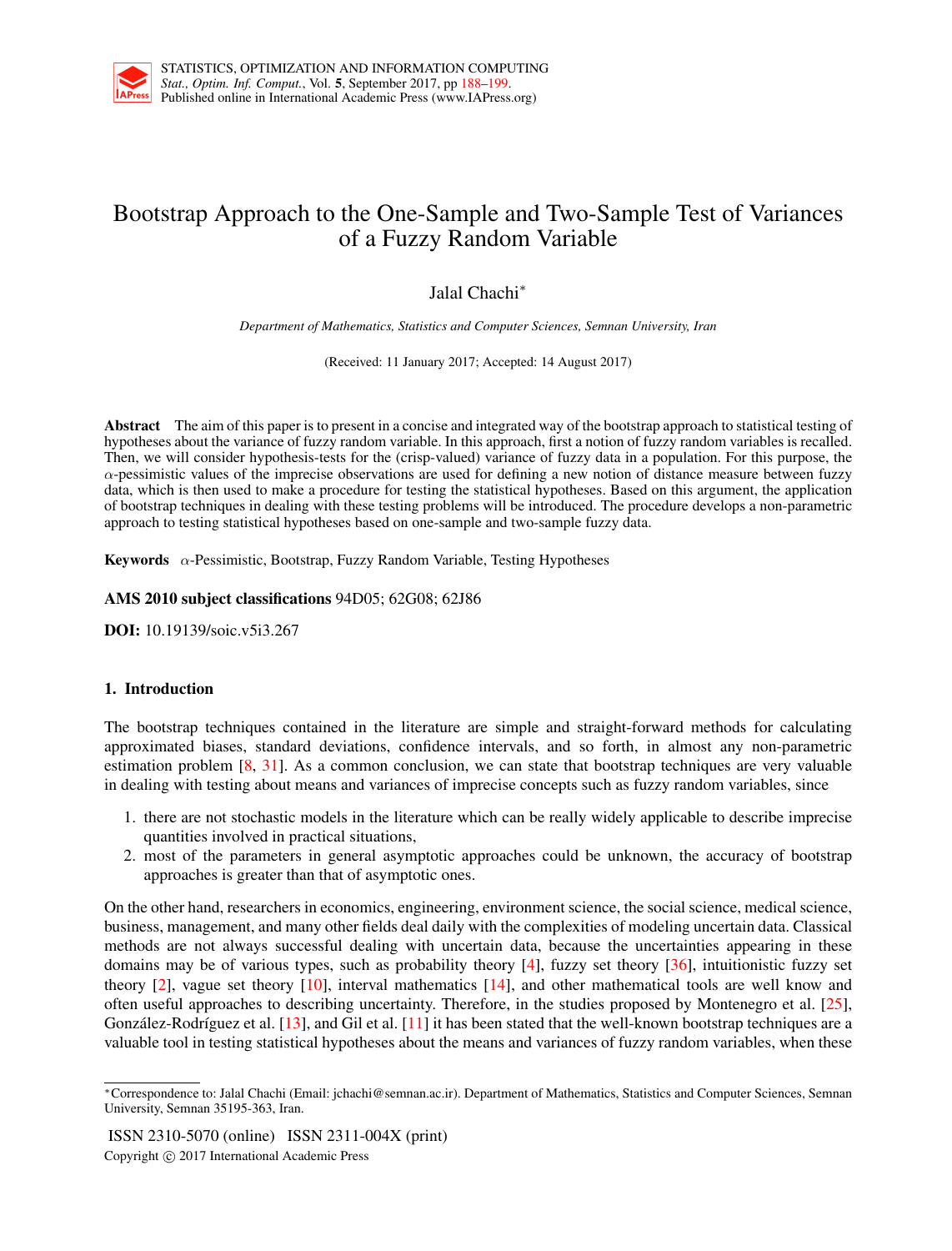variables are supposed to take on a finite number of different values and these values being fuzzy subsets of the one-dimensional Euclidean space (see also, [1, 7, 32, 37, 35]).

Therefore, the proposed paper provides the bootstrap approach to statistical testing of hypotheses about the variance of fuzzy random variable. For this purpose, the *α*-pessimistic values of the imprecise observations are used for defining the new notion of fuzzy random variables as well as a new notion of distance measure between fuzzy data. The procedure develops a non-parametric approach to testing statistical hypotheses based on one-sample and two-sample fuzzy data.

The paper is organized as follows: In the next section, some basic concepts of fuzzy set theory and uncertainty theory are recalled. In this section also a new definition of distance measure between fuzzy numbers is defined. In Section 3, a new definition of fuzzy random variable proposed by Hesamian and Chachi [15] is recalled. In Section 4, the non-parametric approach to testing statistical hypotheses based on one-sample and two-sample fuzzy data is provided. Numerical examples are also given in this section to clarify the proposed testing method. Finally, a brief conclusion is provided in Section 5.

## 2. Preliminary concepts

In this section, first, we shall review the basic definitions and terminologies of the fuzzy set theory and uncertainty theory which are necessary for our paper (for further details, the reader is referred to [21, 22, 33, 38]). Then, a new definition of distance measure between fuzzy numbers is defined.

A fuzzy set *A* of the universal set X is defined by its membership function  $\hat{A} : X \to [0,1]$ . In this paper, we consider R (the real line) as the universal set. We denote by  $\widetilde{A}[\alpha] = \{x \in \mathbb{R} : \widetilde{A}(x) \ge \alpha\}$  the  $\alpha$ -level set ( $\alpha$ -cut) of the fuzzy set  $\tilde{A}$  of  $\mathbb{R}$ , for every  $\alpha \in (0,1]$ , and  $\tilde{A}[0]$  is the closure of the set  $\{x \in \mathbb{R} : \tilde{A}(x) > 0\}$ . A fuzzy set  $\tilde{A}$  of  $\mathbb{R}$ is called a fuzzy number if for every  $\alpha \in [0, 1]$ , the set  $\widetilde{A}[\alpha]$  is a non-empty compact interval. We denote by  $\mathcal{F}(\mathbb{R})$ , the set of all fuzzy numbers of  $\mathbb{R}$ .

The imprecision or vagueness can be treated by means of a particular kind (family) of fuzzy numbers, the *LR*fuzzy numbers. These are very useful in practice since they can be characterized by means of three real numbers: the center, the left spread, and the right spread. The term *LR* is due to the left (*L*) and the right (*R*) shape of the membership function referred to the fuzzy set. Typically, the LR fuzzy number  $\tilde{N} = (n, l, r)_{LR}$  with central value  $n \in \mathbb{R}$ , left and right spreads  $l \in \mathbb{R}^+$ ,  $r \in \mathbb{R}^+$ , decreasing left and right shape functions  $L : \mathbb{R}^+ \to [0,1]$ ,  $R: \mathbb{R}^+ \to [0, 1]$ , with  $L(0) = R(0) = 1$ , has the following membership function

$$
\widetilde{N}(x) = \begin{cases} L(\frac{n-x}{l}) & \text{if } x \leq n, \\ R(\frac{x-n}{r}) & \text{if } x \geq n. \end{cases}
$$

We can easily obtain the  $\alpha$ -cut of  $\widetilde{N}$  as follows

$$
\widetilde{N}[\alpha] = [n - L^{-1}(\alpha)l, n + R^{-1}(\alpha)r], \quad \alpha \in [0, 1].
$$

A special type of *LR*-fuzzy numbers is the so-called triangular fuzzy numbers. The membership function and the *α*-cut of triangular fuzzy number  $A = (a, l, r)_T$  is given by

$$
\widetilde{A}(x) = \begin{cases}\n0 & x < a - l, \\
\frac{x - a + l}{l} & a - l \leq x < a, \\
\frac{a + r - x}{r} & a \leq x \leq a + r, \\
0 & x > a + r.\n\end{cases}
$$
\n
$$
\widetilde{A}[\alpha] = [n - l(1 - \alpha), n + r(1 - \alpha)], \alpha \in [0, 1].
$$

For the algebraic operations of *LR*-fuzzy numbers, we have the following result on the basis of Zadeh's extension principle. Let  $\widetilde{M} = (m, l_m, r_m)_{LR}$  and  $\widetilde{N} = (n, l_n, r_n)_{LR}$  be two triangular fuzzy numbers and  $\lambda$  be a real number.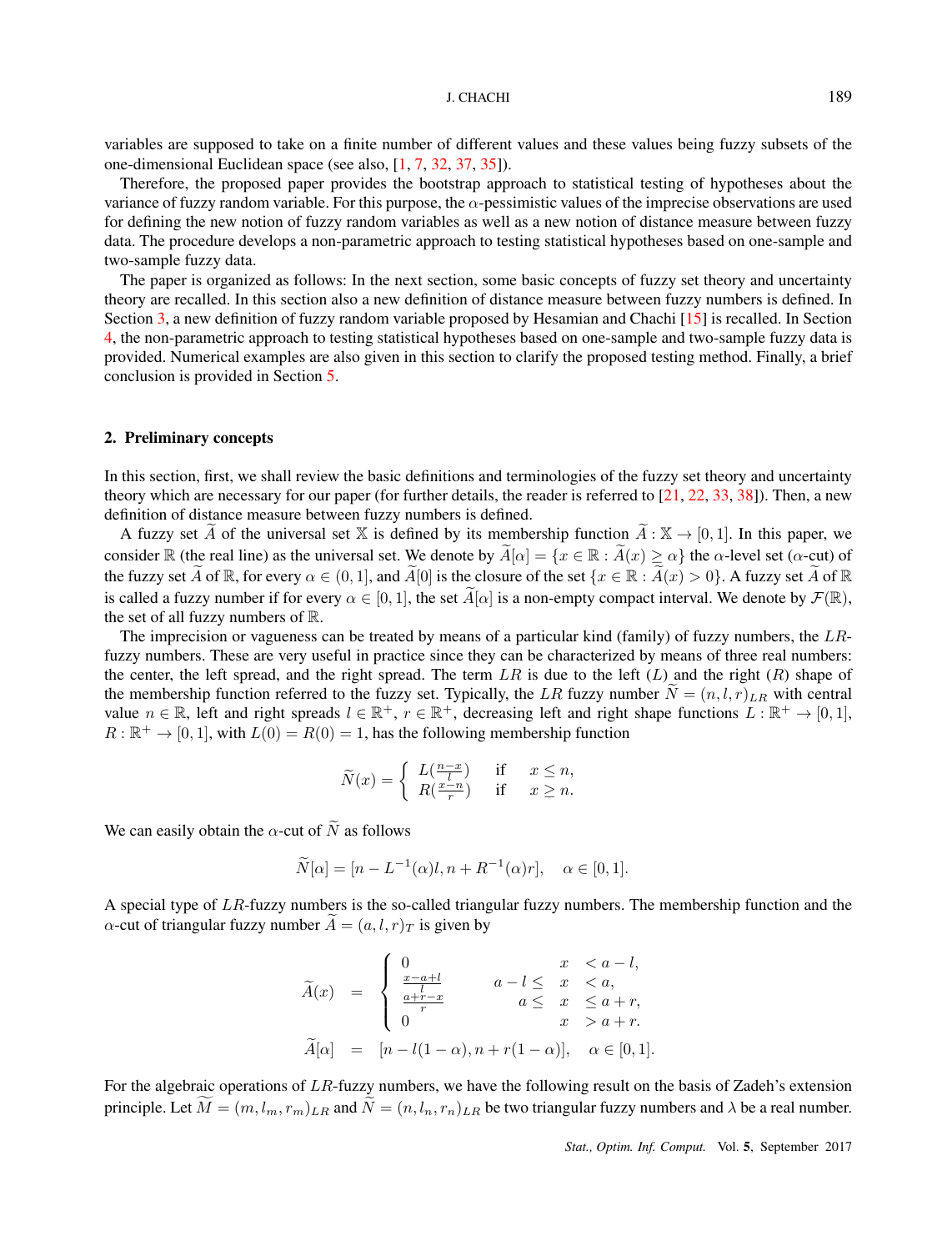Then

$$
\lambda \otimes \widetilde{M} = \begin{cases}\n(\lambda m, \lambda l_m, \lambda r_m)_{LR} & \text{if } \lambda > 0, \\
\mathcal{I}_{\{0\}} & \text{if } \lambda = 0, \\
(\lambda m, |\lambda| r_m, |\lambda| l_m)_{RL} & \text{if } \lambda < 0, \\
\widetilde{M} \oplus \widetilde{N} = (m + n, l_m + l_n, r_m + r_n)_{LR},\n\end{cases}
$$

where  $\mathcal{I}_{\{0\}}$  stands for the indicator function of the crisp zero.

In the following, we introduce an index to compare fuzzy number  $\widetilde{A} \in \mathcal{F}(\mathbb{R})$  and crisp value  $x \in \mathbb{R}$ . The index will be used for defining a new notion of fuzzy random variable.

*Definition 1* ([23]) Let  $\widetilde{A} \in \mathcal{F}(\mathbb{R})$  and  $x \in \mathbb{R}$ . The index  $C : \mathcal{F}(\mathbb{R}) \times \mathbb{R} \longrightarrow [0,1]$ , which is defined by

$$
C\{\widetilde{A} \le x\} = \frac{\sup_{y \le x} \widetilde{A}(y) + 1 - \sup_{y > x} \widetilde{A}(y)}{2},
$$

shows the credibility degree that  $\tilde{A}$  is less than or equal to *x*. Similarly,  $C\{\tilde{A} > x\} = 1 - C\{\tilde{A} \le x\}$  shows the credibility degree that  $\widetilde{A}$  is greater than *x* (see also [22]).

# *Definition 2*

Let  $\widetilde{A} \in \mathcal{F}(\mathbb{R})$  and  $\alpha \in [0,1]$ , then  $\widetilde{A}_{\alpha} = \inf \{ x \in \widetilde{A}[0] : C\{\widetilde{A} \leq x\} \geq \alpha \}$ , is called the  $\alpha$ -pessimistic value of  $\widetilde{A}$ . It is clear that  $\widetilde{A}_{\alpha}$  is a non-decreasing function of  $\alpha \in (0,1]$  (for more details, see [21, 26]).

# *Example 1*

Suppose that  $\widetilde{A} = (a, l, r)_{LR}$  is a *LR*-fuzzy number, and let  $x \in \mathbb{R}$ , then

$$
C\{\widetilde{A} \le x\} = \begin{cases} \frac{1}{2}L\left(\frac{a-x}{l}\right) & \text{if } x \le a, \\ 1 - \frac{1}{2}R\left(\frac{x-a}{r}\right) & \text{if } x \ge a. \end{cases}
$$

We can easily obtain the  $\alpha$ -pessimistic values of  $\widetilde{A}$  as follows

$$
\widetilde{A}_{\alpha} = \begin{cases}\n a - lL^{-1}(2\alpha) & \text{for} \quad 0.0 < \alpha \le 0.5, \\
 a + rR^{-1}(2(1 - \alpha)) & \text{for} \quad 0.5 \le \alpha \le 1.0.\n\end{cases}
$$

In the following, based on the notion of  $\alpha$ -pessimistic value of fuzzy sets, a new definition of metrics between fuzzy numbers is defined. In the literature one can find many useful metrics between fuzzy numbers and a few ones between fuzzy values. Valuable references on this point can be found in [5].

## *Definition 3*

The distance measure is defined as the mapping  $D : \mathcal{F}(\mathbb{R}) \otimes \mathcal{F}(\mathbb{R}) \to [0,\infty)$  such that it associates with two fuzzy numbers  $\widetilde{A}, \widetilde{B} \in \mathcal{F}(\mathbb{R})$  the value  $D(\widetilde{A}, \widetilde{B})$  such that

$$
D(\widetilde{A}, \widetilde{B}) = \int_0^1 (\widetilde{A}_{\alpha} - \widetilde{B}_{\alpha})^2 d\alpha.
$$

One can conclude that the mapping  $D : \mathcal{F}(\mathbb{R}) \otimes \mathcal{F}(\mathbb{R}) \to [0,\infty)$  satisfies the following conditions

- 1. For any  $\widetilde{A}, \widetilde{B} \in \mathcal{F}(\mathbb{R}), D(\widetilde{A}, \widetilde{B}) = 0$  if and only if  $\widetilde{A} = \widetilde{B}$ .
- 2. For any  $\widetilde{A}, \widetilde{B} \in \mathcal{F}(\mathbb{R}), D(\widetilde{A}, \widetilde{B}) = D(\widetilde{B}, \widetilde{A}).$
- 3. For any  $A, B, C \in \mathcal{F}(\mathbb{R}), D(A, C) \leq D(A, B) + D(B, C)$ .
- 4. For any  $A, B, C \in \mathcal{F}(\mathbb{R})$ , such that  $A \subseteq B \subseteq C$ , then  $D(A, C) \ge \max\{D(A, B), D(B, C)\}\$ .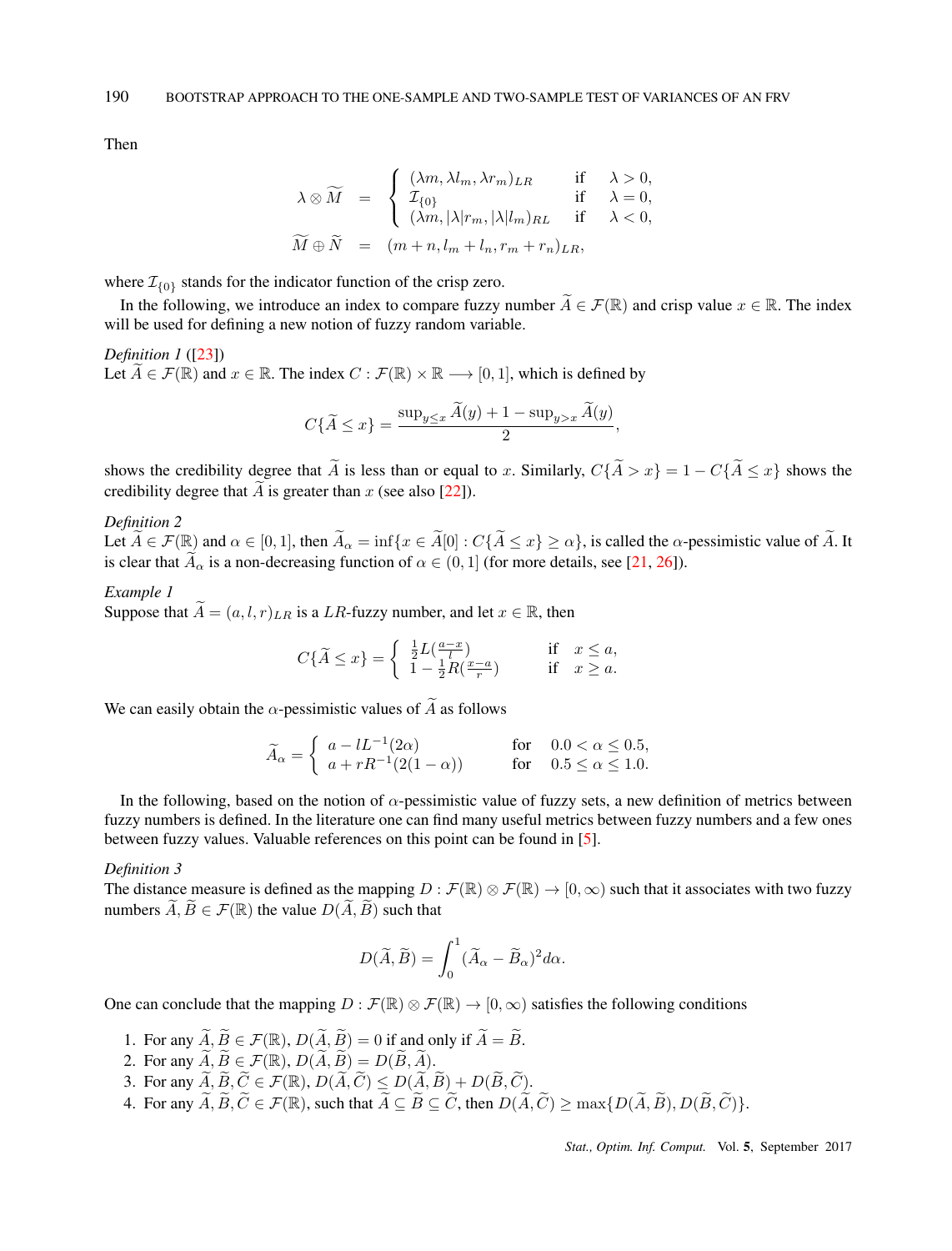As an example, we can easily obtain the distance between two *LR*-fuzzy numbers  $\widetilde{A} = (a, l_1, r_1)_{LR}$  and  $\widetilde{B} = (b, l_2, r_2)_{LR}$  as follows

$$
D(\widetilde{A}, \widetilde{B}) = (a - b)^2 + \frac{(l_1 - l_2)^2}{2} \int_0^1 (L^{-1}(\alpha))^2 d\alpha + \frac{(r_1 - r_2)^2}{2} \int_0^1 (R^{-1}(\alpha))^2 d\alpha
$$

$$
-(a - b)(l_1 - l_2) \int_0^1 L^{-1}(\alpha) d\alpha + (a - b)(r_1 - r_2) \int_0^1 R^{-1}(\alpha) d\alpha.
$$

For symmetric fuzzy numbers  $\widetilde{A} = (a, l, l)_L$  and  $\widetilde{B} = (b, r, r)_L$  we have

$$
D(\widetilde{A}, \widetilde{B}) = (a - b)^{2} + (l - r)^{2} \int_{0}^{1} (L^{-1}(\alpha))^{2} d\alpha.
$$

#### 3. Fuzzy random variables

In the context of random experiments whose outcomes are not numbers (or vectors in  $\mathbb{R}^p$ ) but they are expressed in inexact terms, the concept of fuzzy random variable turns out to be useful. Random fuzzy numbers (or, more generally, random fuzzy sets [5]) is a well-stated and supported model within the probabilistic setting for the random mechanisms generating fuzzy data. They integrate randomness and fuzziness, so that the first one affects the generation of experimental data, whereas the second one affects the nature of experimental data which are assumed to be intrinsically imprecise. The notion of random fuzzy set can be formalized in several equivalent ways. Thus, in this regard, different notions of fuzzy random variable have been introduced and investigated from different points of view in the literature, e.g. see, [5, 6, 12, 15, 17, 18, 19, 20, 24, 27, 28, 29, 30].

#### *Definition 4* ([15])

Suppose that a random experiment is described by a probability space  $(\Omega, \mathcal{A}, P)$ , where  $\Omega$  is a set of all possible outcomes of the experiment, *A* is a *σ*-algebra of subsets of Ω and **P** is a probability measure on the measurable space  $(\Omega, \mathcal{A})$ . The fuzzy-valued mapping  $\hat{X}: \Omega \to \mathcal{F}(\mathbb{R})$  is called a fuzzy random variable if for any  $\alpha \in [0, 1]$ , the real-valued mapping  $\widetilde{X}_\alpha : \Omega \to \mathbb{R}$  is a real-valued random variable on  $(\Omega, \mathcal{A}, P)$ . Throughout this paper, we assume that all random variables have the same probability space  $(\Omega, \mathcal{A}, \mathbf{P})$ .

## *Remark 1*

Kwakernaak [19, 20] introduced the notion of fuzzy random variables which has been later formalized in a clear way by Kruse and Meyer [18]. In this approach, the fuzzy random variable is viewed as a fuzzy perception (observation or report) of a classical real-valued random variable which is equivalent as: given a probability space  $(\Omega, \mathcal{A}, \mathbf{P})$ , a mapping  $\widetilde{X}: \Omega \to \mathcal{F}(\mathbb{R})$  is said to be a fuzzy random variable if for all  $\alpha \in (0, 1]$  the two real-valued mappings  $\bar{X}_{\alpha}^{L}: \Omega \to \mathbb{R}$  and  $\bar{X}_{\alpha}^{U}: \Omega \to \mathbb{R}$  are real-valued random variables (see also [6, 27, 28]).

One can easily show that the following relations are also held between the definition of fuzzy random variable proposed in this paper and Kwakernaak and Kruse's definition (see also, Example 1)

$$
\begin{array}{rcll} \widetilde{X}_{\alpha} & = & \left\{ \begin{array}{lcl} \widetilde{X}^{L}_{2\alpha} & \quad & \mbox{for} & \; 0.0 < \alpha \leq 0.5, \\ \widetilde{X}^{U}_{2(1-\alpha)} & \quad & \mbox{for} & \; 0.5 \leq \alpha \leq 1.0, \\ \widetilde{X}[\alpha] & = & [\widetilde{X}_{\frac{\alpha}{2}}, \widetilde{X}_{1-\frac{\alpha}{2}}], & \; \alpha \in (0,1]. \end{array} \right. \end{array}
$$

The first above relation shows that the information contained in the two-dimensional variable  $(X^L_\alpha, \tilde{X}^U_\alpha)$  is summarized in the one-dimensional variable  $\bar{X}_\alpha$  making the computational procedures in the problems more easier. These relations confirms that this kind of definition of fuzzy random variables is equivalent to that of Kwakernaak and Kruse's definition.

Using classical techniques in Probability Theory, some aspects and results associated to a random variable were extended to this new environment (see e.g.  $[6, 15, 29, 30, 37]$ ).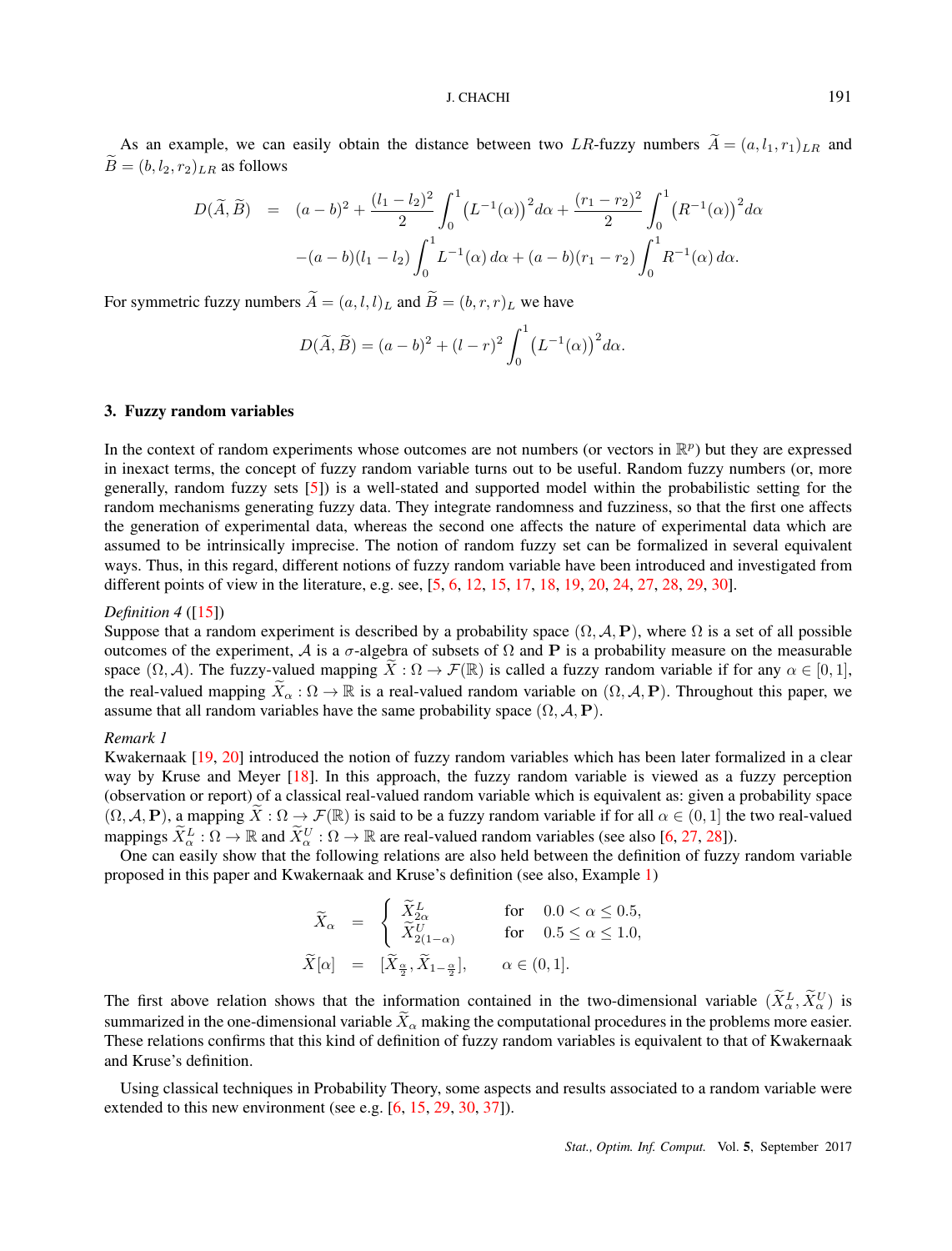#### *Definition 5* ([15])

Two fuzzy random variables  $\widetilde{X}$  and  $\widetilde{Y}$  are said to be independent if  $\widetilde{X}_{\alpha}$  and  $\widetilde{Y}_{\alpha}$  are independent, for all  $\alpha \in [0, 1]$ . In addition, we say that two fuzzy random variables  $\widetilde{X}$  and  $\widetilde{Y}$  are identically distributed if  $\widetilde{X}$ <sub> $\alpha$ </sub> and  $\widetilde{Y}$ <sub> $\alpha$ </sub> are identically distributed, for all  $\alpha \in [0, 1]$ . Similar arguments can be used for more than two fuzzy random variables. We also say that  $\widetilde{X}_1, \ldots, \widetilde{X}_n$  is a fuzzy random sample if  $\widetilde{X}_i$ 's are independent and identically distributed fuzzy random variables. We denote by  $\tilde{x}_1, \ldots, \tilde{x}_n$  the observed values of fuzzy random sample  $\tilde{X}_1, \ldots, \tilde{X}_n$ .

In analyzing fuzzy data two main types of summary measures/parameters may be distinguished:

- 1. fuzzy-valued summary measures, like the mean value of a fuzzy random variable or the median of a fuzzy random variable as measures for the central tendency of their distributions [3, 9, 34];
- 2. real-valued summary measures, like the variance of a fuzzy random variable as a measure for the mean error/dispersion of the distributions of the fuzzy random variable, or the covariance as a measure of the (absolute) linear dependence/association of a fuzzy random variable [6, 16, 29].

The above summary measures for the fuzzy random variable as well as some properties of them are formalized as follows:

#### *Definition 6*

Given a probability space  $(\Omega, \mathcal{A}, P)$  and an associated fuzzy random variable  $\widetilde{X}: \Omega \to \mathcal{F}(\mathbb{R})$  such that for any  $\alpha \in [0,1]$ , the real-valued variable  $\overline{X}_{\alpha} : \Omega \to \mathbb{R}$  on  $(\Omega, \mathcal{A}, \mathbf{P})$  has finite mean (i.e.  $\overline{X}_{\alpha} \in L^1(\Omega, \mathcal{A}, \mathbf{P})$ ), the mean value of  $\widetilde{X}$  is the fuzzy value  $\widetilde{E}(\widetilde{X}) \in \mathcal{F}(\mathbb{R})$  such that for all  $\alpha \in [0,1]$ 

$$
\widetilde{E}(\widetilde{X})_{\alpha} = E(\widetilde{X}_{\alpha}) = \int_{\Omega} \widetilde{X}_{\alpha} d\mathbf{P}.
$$

*Proposition 1*

 $\widetilde{E}$  is additive (i.e., equivariant under the sum of fuzzy random variables), that is, for fuzzy random variables  $\widetilde{X}$  and *Y* associated with the same probability space  $(\Omega, \mathcal{A}, \mathbf{P})$  and such that  $\overline{X}_{\alpha}, \overline{Y}_{\alpha} \in L^1(\Omega, \mathcal{A}, \mathbf{P})$ , we have that

$$
\begin{array}{rcl}\n\widetilde{E}(\widetilde{X} \oplus \widetilde{Y}) & = & \widetilde{E}(\widetilde{X}) \oplus \widetilde{E}(\widetilde{Y}), \\
\widetilde{E}(\lambda \otimes \widetilde{X}) & = & \lambda \otimes \widetilde{E}(\widetilde{X}), \qquad \lambda \in \mathbb{R}.\n\end{array}
$$

*Definition 7*

The variance of a fuzzy random variable  $\widetilde{X}$  is defined as

$$
\nu(\widetilde{X}) = E\left[D(\widetilde{X}, \widetilde{E}(\widetilde{X}))\right]
$$
  
\n
$$
= E\left(\int_0^1 \left(\widetilde{X}_{\alpha} - E(\widetilde{X}_{\alpha})\right)^2 d\alpha\right)
$$
  
\n
$$
= \int_{\Omega} \int_0^1 \left(\widetilde{X}_{\alpha} - E(\widetilde{X}_{\alpha})\right)^2 d\alpha d\mathbf{P}
$$
  
\n
$$
= \int_0^1 \int_{\Omega} \left(\widetilde{X}_{\alpha} - E(\widetilde{X}_{\alpha})\right)^2 d\mathbf{P} d\alpha
$$
  
\n
$$
= \int_0^1 Var(\widetilde{X}_{\alpha}) d\alpha.
$$

*Proposition 2*

Let  $\widetilde{\mathbf{X}} = (\widetilde{X}_1, \widetilde{X}_2, \dots, \widetilde{X}_n)$  be a fuzzy random sample, and  $S_n^2(\widetilde{\mathbf{X}}) = \frac{1}{n-1} \sum_{i=1}^n D(\widetilde{X}_i, \widetilde{\overline{\mathbf{X}}})$  be the crisp variance value of the fuzzy sample  $\widetilde{\mathbf{X}}$ , where  $\widetilde{\bar{\mathbf{X}}} = \frac{1}{n} \bigoplus_{i=1}^n \widetilde{X}_i$  is the fuzzy sample mean value. Then  $S_n^2(\widetilde{\mathbf{X}})$  is an unbiased estimator of the parameter  $\nu(\tilde{X})$  (population variance), i.e.  $E[S_n^2(\tilde{X})] = \nu(\tilde{X})$ ; and  $\lim_{n\to\infty} S_n^2(\tilde{X}) = \nu(\tilde{X})$ .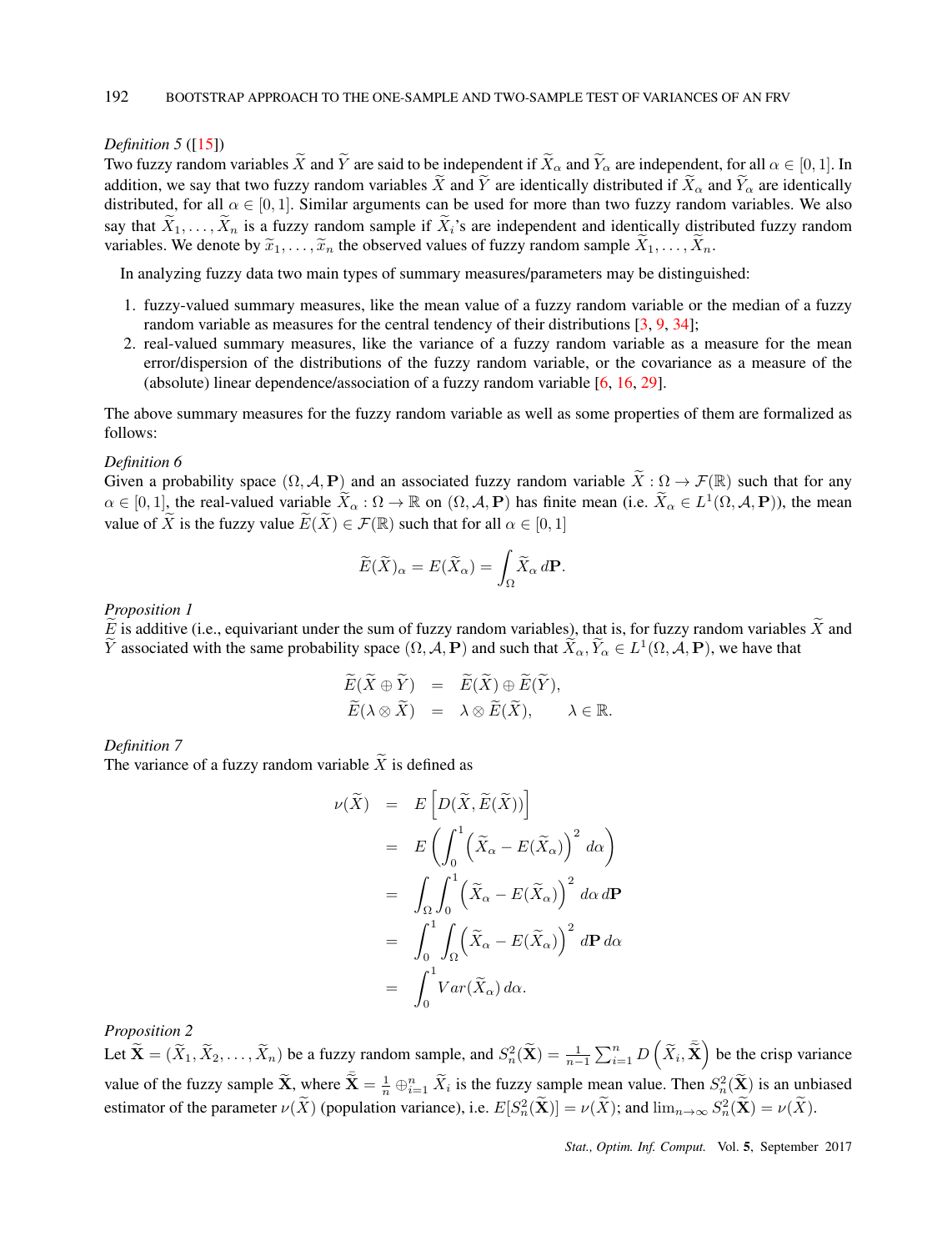*Proof*

$$
E[S_n^2] = \frac{1}{n-1} \sum_{i=1}^n \int_0^1 E[\widetilde{X}_{i\alpha} - \widetilde{\mathbf{X}}_{\alpha}]^2 d\alpha
$$
  
\n
$$
= \frac{1}{n-1} \sum_{i=1}^n \int_0^1 E[\widetilde{X}_{i\alpha} - E(\widetilde{X}_{i\alpha}) + E(\widetilde{X}_{i\alpha}) - \widetilde{\mathbf{X}}_{\alpha}]^2 d\alpha
$$
  
\n
$$
= \frac{1}{n-1} \sum_{i=1}^n \left[ \nu(\widetilde{X}_i) + \int_0^1 Var(\widetilde{\mathbf{X}}_{\alpha}) d\alpha - 2 \int_0^1 \frac{1}{n} Var(\widetilde{X}_{i\alpha}) d\alpha \right]
$$
  
\n
$$
= \frac{1}{n-1} \sum_{i=1}^n \left[ \nu(\widetilde{X}_i) + \frac{1}{n} \nu(\widetilde{X}_i) - \frac{2}{n} \nu(\widetilde{X}_i) \right]
$$
  
\n
$$
= \nu(\widetilde{X}).
$$

 $\Box$ 

## 4. Bootstrap methods for testing hypotheses about the variance

In the following, using the general bootstrap methodology, we follow the application of the bootstrap in fuzzy environment and propose an approach to testing hypotheses on the basis of the evidence supplied by a set of sample fuzzy data. The treatment of the bootstrap method described here comes from Efron and Tibshirani [8] (see also [31]). The interested reader is referred to that text for more information on the underlying theory behind the bootstrap.

#### *4.1. One-sample test of hypotheses*

In this section we describe on way to get bootstrap hypothesis testing about the variance of fuzzy random variables based on one-sample fuzzy data. Suppose that we have fuzzy random sample  $\widetilde{\mathbf{X}} = (\widetilde{X}_1, \widetilde{X}_2, \ldots, \widetilde{X}_n)$ , and we want to test the following hypotheses

> *H*<sup>0</sup> : the variance of population is  $\sigma_0^2$ , *H*<sub>1</sub> : the variance of population is not  $\sigma_0^2$ .

The bootstrap is a method of Monte Carlo simulation where no parametric assumptions are made about the underlying population that generated the random sample  $\mathbf{X} = (\tilde{X}_1, \tilde{X}_2, \dots, \tilde{X}_n)$ . Instead, we use the sample as an estimate of the population. This estimate is called the empirical distribution  $F_n$  where each  $\widetilde{X}_i$  ( $i = 1, \ldots, n$ ) has probability mass  $\frac{1}{n}$ . Thus, each  $\tilde{X}_i$  ( $i = 1, \ldots, n$ ) has the same likelihood of being selected in a new sample taken from  $F_n$ . When we use  $F_n$  as our pseudo-population, then we resample with replacement from the original sample  $\mathbf{X} = (\tilde{X}_1, \tilde{X}_2, \dots, \tilde{X}_n)$ . We denote the new sample obtained in this manner by  $\mathbf{X}^{*b} = (\tilde{X}_1^{*b}, \tilde{X}_2^{*b}, \dots, \tilde{X}_n^{*b})$ . We use the notation  $\mathbf{X}^{*b}$  ( $b = 1, \ldots, B$ ) for the *b*th bootstrap data set. These *B* bootstrap replicates provide us with an estimate of the distribution of the test statistic which will be introduced later. But, we need a distribution that estimates the population of treatment times under *H*0. Note first that the empirical distribution (i.e., putting probability  $\frac{1}{n}$  on each member of  $\tilde{\mathbf{X}}$ ) is not an appropriate estimate for the population distribution because it does not obey  $H_0$ . Somehow we need to obtain an estimate of the population distribution that has variance  $\sigma_0^2$ . A simple way is to transfer the empirical distribution so that it has the desired variance. In other word, we use as our estimated null distribution the empirical distribution on the values

$$
\widetilde{\mathbf{X}}_c = \left(\frac{\sigma_0 \widetilde{X}_1}{S_n(\widetilde{\mathbf{X}})}, \dots, \frac{\sigma_0 \widetilde{X}_n}{S_n(\widetilde{\mathbf{X}})}\right),
$$

*Stat., Optim. Inf. Comput.* Vol. 5, September 2017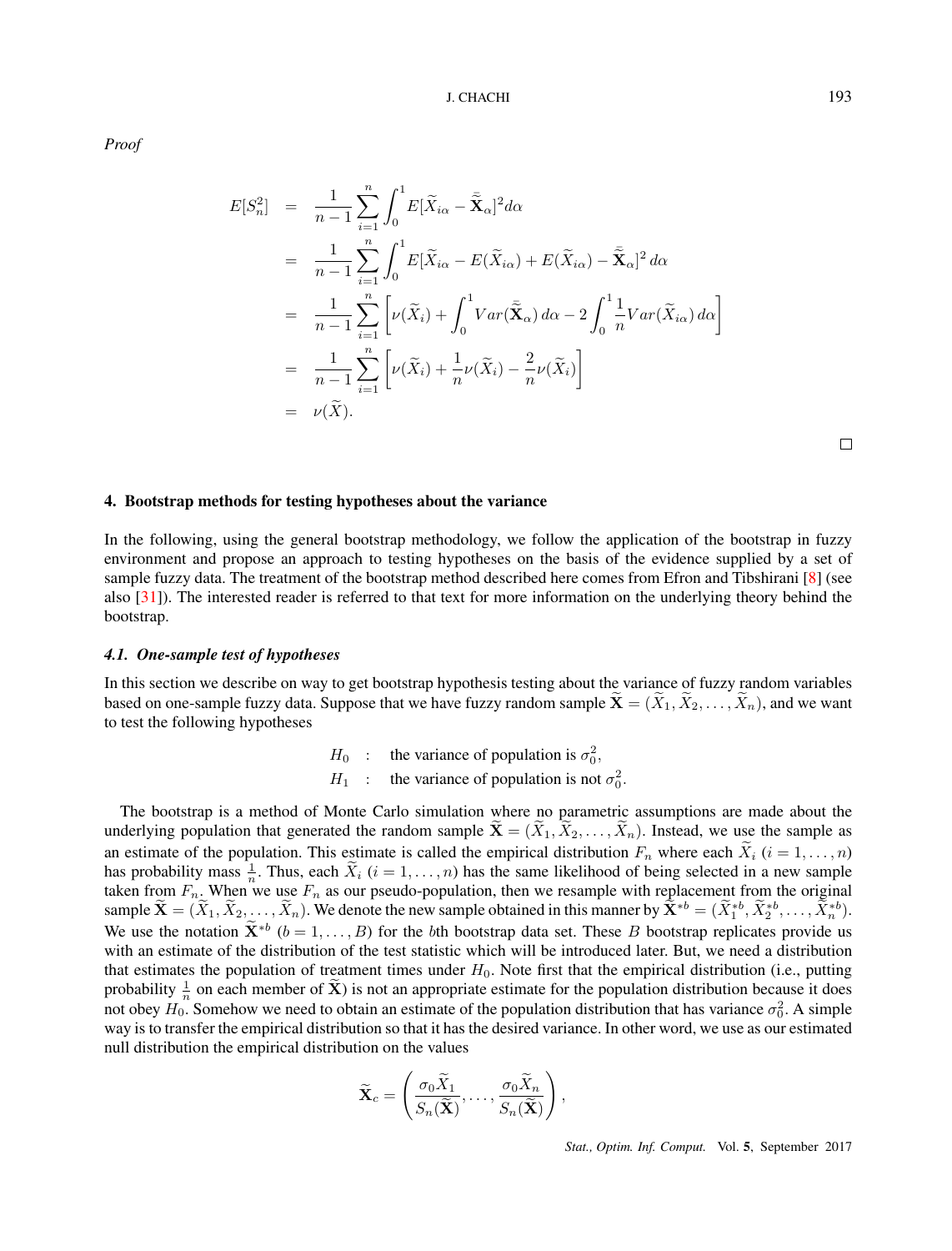because under the hypothesis  $H_0$  one can easily show that the sample variance of  $\mathbf{X}_c$  is  $\sigma_0^2$  (i.e.,  $S_n^2(\mathbf{X}_c) = \sigma_0^2$ ). In testing the null hypothesis  $H_0$  at the nominal significance level  $\gamma \in [0, 1]$ , the following test statistic is proposed

$$
T(\widetilde{\mathbf{X}}) = \frac{(n-1)S_n^2(\mathbf{X})}{\sigma_0^2}.
$$

To get estimate of the distribution of the test statistic  $T(\tilde{\mathbf{X}})$  under null hypothesis  $H_0$ , we obtain *B* bootstrap samples by sampling with replacement from the original sample  $\mathbf{X}_c = (\tilde{X}_{c1}, \dots, \tilde{X}_{cn})$ . We denote the new samples obtained in this manner by  $X_c^{*1}, X_c^{*2}, ..., X_c^{*B}$ . For every bootstrap sample  $X_c^{*b}$   $(b = 1, ..., B)$ , we calculate the same statistic to obtain the bootstrap replications of  $T(\mathbf{X})$ , as follows

$$
T(\widetilde{\mathbf{X}}_c^{*b}) = \frac{(n-1)S_n^2(\mathbf{X}_c^{*b})}{\sigma_0^2}, \qquad b = 1, \dots, B.
$$

Once we have the *B* bootstrapped values  $T(\mathbf{X}_c^*)$  from above equation, we can use them to understand the estimated distribution for  $T(\tilde{\mathbf{X}})$ . We use the estimated distribution in the next step to estimate the quantiles needed for testing hypotheses. The  $\frac{\gamma}{2}$ -th quantile, denoted by  $t_{\frac{\gamma}{2}}$  of the  $T(\widetilde{\mathbf{X}})$ , is estimated by

$$
\frac{\gamma}{2} = \frac{\text{number of } (T(\widetilde{\mathbf{X}}_c^{*b}) \leq \widehat{t}_{\frac{\gamma}{2}})}{B}.
$$

We are now ready to test the hypotheses. This is given by "the null hypothesis  $H_0$  is rejected whenever  $T(X) < t_{\frac{\gamma}{2}}$  or  $T(X) > t_{1-\frac{\gamma}{2}}$ , otherwise, it is accepted".

Algorithm 1. The steps for the proposed bootstrap methodology of testing hypotheses for one-sample are given here:

- 1. Given a random sample  $\widetilde{\mathbf{X}} = (\widetilde{X}_1, \widetilde{X}_2, ..., \widetilde{X}_n)$ , calculate  $\widetilde{\mathbf{X}}_c = (\widetilde{X}_{c1}, \widetilde{X}_{c2}, ..., \widetilde{X}_{cn})$ , and  $T(\widetilde{\mathbf{X}}) = \frac{(n-1)S_n^2(\widetilde{\mathbf{X}})}{\sigma_0^2}$ .  $\mathbf 0$
- 2. Sample with replacement from the sample  $\mathbf{X}_c$  to get  $\mathbf{X}_c^{*1}, \mathbf{X}_c^{*2}, \ldots, \mathbf{X}_c^{*B}$ .
- 3. Calculate the same statistic using the bootstrap samples in step 2 to get  $T(\tilde{\mathbf{X}}_c^{*b}) = \frac{(n-1)S_n^2(\tilde{\mathbf{X}}_c^{*b})}{\sigma_0^2}$  $\frac{\partial_n(\mathbf{A}_c)}{\partial_0^2}$ ,  $b=$ 1*, . . . , B*.
- 4. Use the bootstrap replicates  $T(\mathbf{X}_c^{*1}), T(\mathbf{X}_c^{*2}), \dots, T(\mathbf{X}_c^{*B})$  to estimate the distribution of  $T(\mathbf{X})$ .
- 5. Compute the estimated bootstrap quantiles  $t_{\frac{\gamma}{2}}$  and  $t_{1-\frac{\gamma}{2}}$ .
- 6. The hypothesis  $H_0$  is rejected whenever  $T(\mathbf{X}) < t_{\frac{\gamma}{2}}$  or  $T(\mathbf{X}) > t_{1-\frac{\gamma}{2}}$ .

# *Example 2*

Suppose that we have taken the fuzzy random sample given in Table 1 from a population. Based on this data set, we want to test the following hypotheses

- *H*<sup>0</sup> : the variance of population is  $\sigma_0^2$ ,
- *H*<sub>1</sub> : the variance of population is not  $\sigma_0^2$ ,

at significance level  $\gamma = 0.05$  for the different values of  $\sigma_0^2$  given in Table 2.

By following the steps in Algorithm 1 with  $B = 10000$  bootstrap replications, one can obtain the bootstrap replicates of  $T(\tilde{\mathbf{x}}_c^{*1}), T(\tilde{\mathbf{x}}_c^{*2}), \ldots, T(\tilde{\mathbf{x}}_c^{*B})$ . By sorting these values we can easily estimate any  $\gamma$ -quantile of the estimated distribution of the test statistic  $T(\bf{X})$ . This says that, for example, the estimated  $\hat{t}_{0.025}$  is the 250th largest value of the  $T(\tilde{\mathbf{x}}^{*b})$  (because  $B \times \frac{\gamma}{2} = 10000 \times 0.025 = 250$ ), and the estimated  $\hat{t}_{0.975}$  is the 9750th largest value of the  $T(\tilde{\mathbf{x}}_c^{*b})$ . The estimated quantiles  $\hat{t}_{0.025}$  and  $\hat{t}_{0.975}$  for testing different values of  $\sigma_0^2$  are obtained as given in Table 2. The histograms in Figure 1 show the estimated distributions of the test statistic  $T(\tilde{\textbf{X}})$  for different values of  $\sigma_0^2$  given in Table 2. Finally, at the nominal significance level 0.05, the test result of the null hypothesis  $H_0$  based on the fuzzy random sample given in Table 1 is given in Table 2.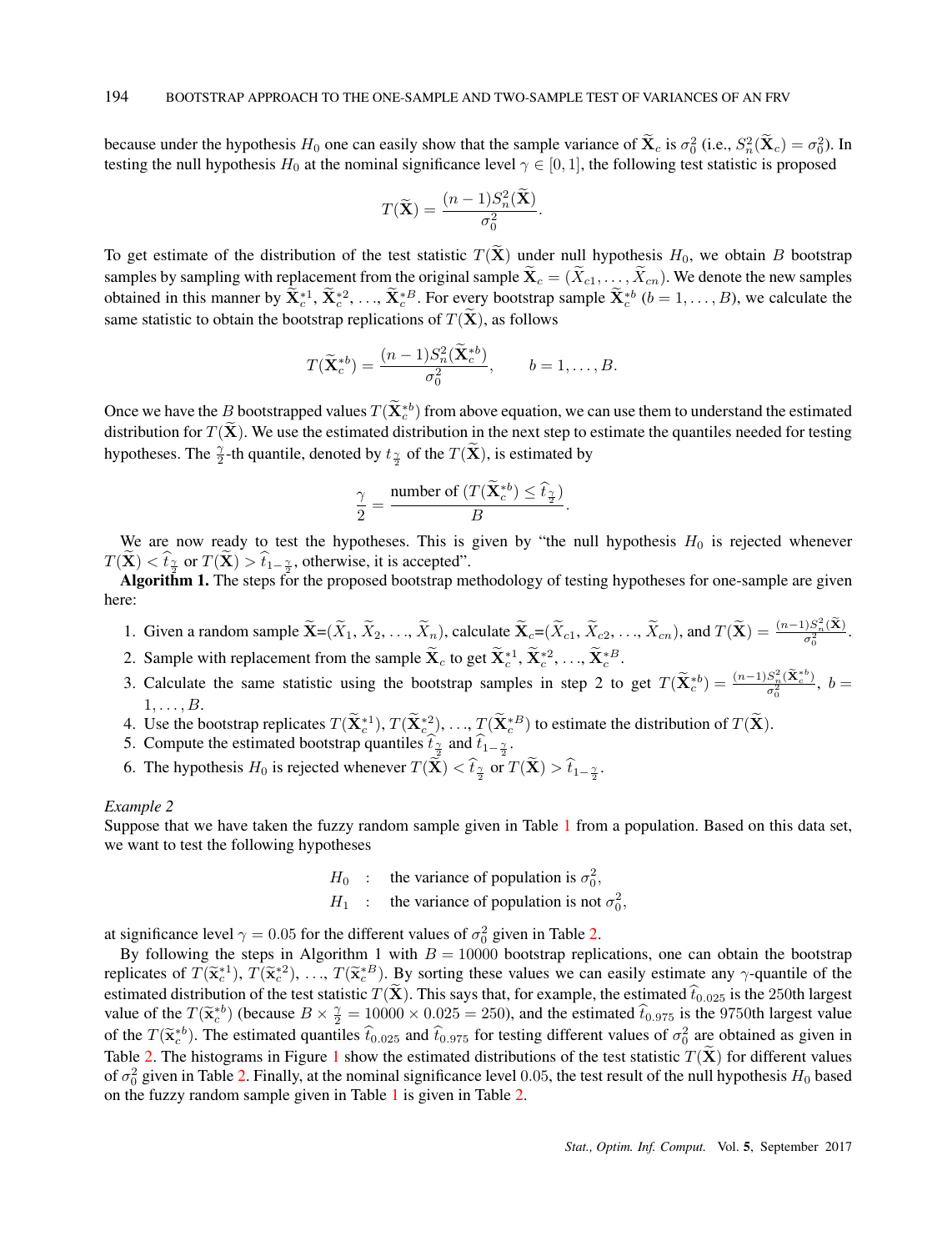| $\widetilde{x}_1 = (0.23, 0.04, 0.07)_T$    | $\widetilde{x}_{16} = (1.78, 0.04, \overline{0.06})_T$ |
|---------------------------------------------|--------------------------------------------------------|
| $\widetilde{x}_2 = (0.76, 0.05, 0.02)_T$    | $\widetilde{x}_{17} = (1.99, 0.08, 0.09)_T$            |
| $\widetilde{x}_3 = (0.98, 0.12, 0.09)_T$    | $\widetilde{x}_{18} = (2.25, 0.04, 0.04)_T$            |
| $\widetilde{x}_4 = (1.14, 0.06, 0.09)$      | $\widetilde{x}_{19} = (2.45, 0.01, 0.08)_T$            |
| $\widetilde{x}_5 = (1.46, 0.10, 0.07)_T$    | $\widetilde{x}_{20} = (2.57, 0.07, 0.02)_T$            |
| $\widetilde{x}_6 = (1.69, 0.05, 0.12)_T$    | $\widetilde{x}_{21} = (0.64, 0.11, 0.07)_T$            |
| $\widetilde{x}_7 = (1.95, 0.05, 0.11)_T$    | $\widetilde{x}_{22} = (0.94, 0.09, 0.04)_T$            |
| $\widetilde{x}_8 = (2.17, 0.03, 0.05)_T$    | $\widetilde{x}_{23} = (1.08, 0.10, 0.06)_T$            |
| $\widetilde{x}_9 = (2.40, 0.08, 0.12)_T$    | $\widetilde{x}_{24} = (1.37, 0.08, 0.06)_T$            |
| $\widetilde{x}_{10} = (2.51, 0.10, 0.14)_T$ | $\widetilde{x}_{25} = (1.64, 0.02, 0.08)_T$            |
| $\widetilde{x}_{11} = (0.41, 0.03, 0.08)_T$ | $\widetilde{x}_{26} = (1.83, 0.09, 0.05)_T$            |
| $\widetilde{x}_{12} = (0.86, 0.08, 0.04)_T$ | $\widetilde{x}_{27} = (2.04, 0.11, 0.06)_T$            |
| $\widetilde{x}_{13} = (1.02, 0.03, 0.10)_T$ | $\widetilde{x}_{28} = (2.36, 0.05, \overline{0.09})_T$ |
| $\widetilde{x}_{14} = (1.23, 0.03, 0.14)_T$ | $\widetilde{x}_{29} = (2.49, 0.13, 0.05)_T$            |
| $\widetilde{x}_{15} = (1.53, 0.13, 0.15)_T$ | $\widetilde{x}_{30} = (2.61, 0.08, 0.06)_T$            |
|                                             |                                                        |

Table 1. Data set in Example 2

Table 2. Test result for testing different values of  $\sigma_0^2$  in Example 2 (see also Figure 1)

| $\sigma_0^2$ | $T(\widetilde{\mathbf{x}})$ | $t_{0.025}$ | $t_{0.025}$ | Result       |
|--------------|-----------------------------|-------------|-------------|--------------|
| 0.28         | 50.61                       | 18.48       | 38.51       | reject $H_0$ |
| 0.38         | 37.20                       | 18.50       | 38.51       | accept $H_0$ |
| 0.48         | 29.58                       | 18.50       | 38.51       | accept $H_0$ |
| 0.68         | 20.81                       | 18.52       | 38.51       | accept $H_0$ |
| 0.90         | 15.73                       | 18.54       | 38.54       | reject $H_0$ |
| 1.50         | 9.36                        | 18.54       | 38.54       | reject $H_0$ |

## *4.2. Two-sample test of hypotheses*

In this section we present a bootstrap approach to the two-sample test of equality of variances. In this way, let  $(\Omega_X, \mathcal{A}_{X_2}, \mathbf{P}_X)$  and  $(\Omega_Y, \mathcal{A}_Y, \mathbf{P}_Y)$  be two probability spaces, and let  $\mathbf{X} = (X_1, X_2, \dots, X_n)$  and  $\mathbf{Y} =$  $(Y_1, Y_2, \ldots, Y_m)$  be two independent fuzzy random variables associated with these spaces, respectively. Also let  $\sigma_X^2$  and  $\sigma_Y^2$  be the corresponding population variances. The goal of this section is testing the hypotheses

> *H*<sup>0</sup> : the variances of the two populations are equal, (i.e.  $\frac{\sigma_X^2}{2}$  $\sigma_Y^2$  $= 1$ , *H*<sub>1</sub> : the variances of the two populations are not equal, (i.e.  $\frac{\sigma_X^2}{2}$  $\sigma_Y^2$  $\neq$  1),

on the basis of the available sample fuzzy information. To get bootstrap populations with a common variance from the available sample information in this case, one can multiply to each sample  $\tilde{\mathbf{X}}$  and  $\tilde{\mathbf{Y}}$  the ratios  $\frac{1}{S_n(\tilde{\mathbf{X}})}$  and 1  $\frac{1}{S_m(\widetilde{Y})}$ , respectively. In other words, one can define new fuzzy random variables

$$
\widetilde{\mathbf{X}}_c = \left( \frac{\widetilde{X}_1}{S_n(\widetilde{\mathbf{X}})}, \dots, \frac{\widetilde{X}_n}{S_n(\widetilde{\mathbf{X}})} \right),
$$
  

$$
\widetilde{\mathbf{Y}}_c = \left( \frac{\widetilde{Y}_1}{S_m(\widetilde{\mathbf{Y}})}, \dots, \frac{\widetilde{Y}_m}{S_m(\widetilde{\mathbf{Y}})} \right).
$$

*Stat., Optim. Inf. Comput.* Vol. 5, September 2017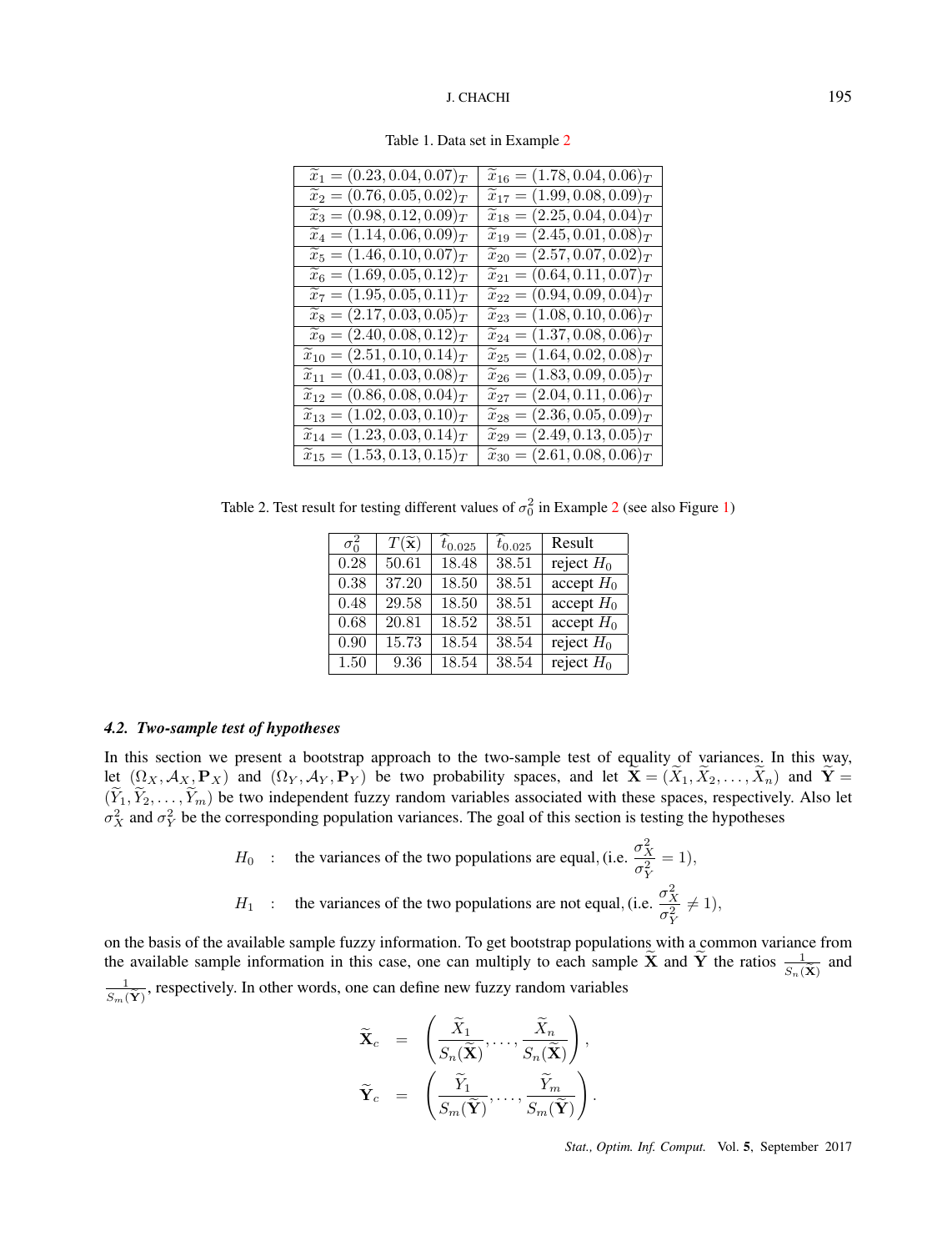

Figure 1. The histograms of the estimated distributions of the test statistic  $T(\tilde{\mathbf{X}})$  for different values of  $\sigma_0^2$  given in Table 2 in Example 2.

Under the hypothesis  $H_0$  one can easily show that the ratio of sample variances of  $\widetilde{\mathbf{X}}_c$  and  $\widetilde{\mathbf{Y}}_c$  is 1 (i.e.,  $\frac{S_n^2(\widetilde{\mathbf{X}}_c)}{S_n^2(\widetilde{\mathbf{Y}}_c)}$  $\frac{S_n(\mathbf{X}_c)}{S_m^2(\widetilde{\mathbf{Y}}_c)} = 1$ . Therefore, resampling from these new populations is considered. In testing the null hypothesis  $H_0: \frac{\sigma_X^2}{\sigma_Y^2} = 1$  at the nominal significance level  $\gamma \in [0, 1]$ , the following test statistic is proposed

$$
T(\widetilde{\mathbf{X}}, \widetilde{\mathbf{Y}}) = \frac{(n-1)S_n^2(\widetilde{\mathbf{X}})}{(m-1)S_m^2(\widetilde{\mathbf{Y}})}.
$$

The null hypothesis  $H_0$  should be rejected whenever  $T(\mathbf{X}, \mathbf{Y}) < t_{\frac{\gamma}{2}}$  or  $T(\mathbf{X}, \mathbf{Y}) > t_{1-\frac{\gamma}{2}}$  where  $t_{\gamma}$  is the  $100(1-\frac{\gamma}{2})$ *γ*)% quantile of the bootstrap distribution of the test statistic  $T(\tilde{\mathbf{X}}, \tilde{\mathbf{Y}})$ . Similar to the conclusions obtained for the one-sample test for the variance in previous section, the approach to be considered in the following will deal with the same. Therefore, to get estimate of the distribution of the test statistic  $T(\tilde{X}, \tilde{Y})$  under null hypothesis  $H_0$ , we obtain *B* bootstrap samples by sampling with replacement from the original samples  $\mathbf{X}_c$ , and  $\mathbf{Y}_c$ . For every bootstrap sample  $(\mathbf{X}_c^{*b}, \mathbf{Y}_c^{*b})$   $(b = 1, \ldots, B)$ , we calculate the same statistic to obtain the bootstrap replications of  $T(\tilde{\mathbf{X}}, \tilde{\mathbf{Y}})$ , as follows

$$
T(\widetilde{\mathbf{X}}_c^{*b}, \widetilde{\mathbf{Y}}_c^{*b}) = \frac{(n-1)S_n^2(\mathbf{X}_c^{*b})}{(m-1)S_m^2(\widetilde{\mathbf{Y}}_c^{*b})}, \qquad b = 1, \dots, B.
$$

Once we have the *B* bootstrapped values  $T(\mathbf{X}_{c}^{*b}, \mathbf{Y}_{c}^{*b})$  from above equation, we can use them to understand the estimated distribution for  $T(\tilde{X}, \tilde{Y})$ . We use the estimated distribution in the next step to estimate the quantiles needed for testing hypotheses. The  $\frac{\gamma}{2}$ -th quantile of  $T(\tilde{X}, \tilde{Y})$  under null hypothesis  $H_0$  is estimated by

$$
\frac{\gamma}{2} = \frac{\text{number of } (T(\widetilde{\mathbf{X}}_c^{*b}, \widetilde{\mathbf{Y}}_c^{*b}) \le \widehat{t}_{\frac{\gamma}{2}})}{B}.
$$

Algorithm 2. The steps for the proposed bootstrap methodology of testing hypotheses for two-sample fuzzy data set are given here: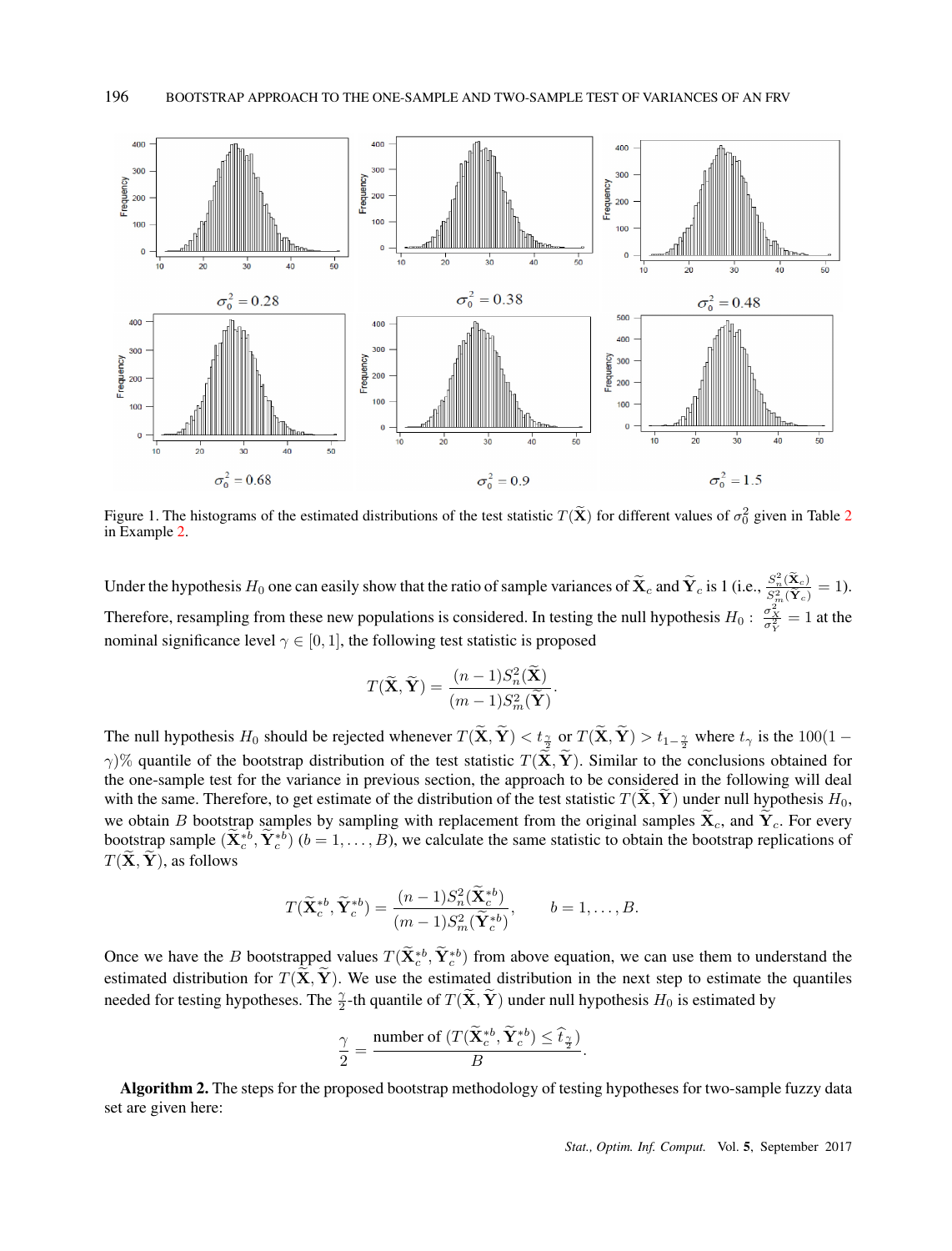| $\widetilde{y}_1 = (2.45, 0.04, 0.02)_T$ | $\widetilde{y}_9 = (2.00, 0.08, 0.07)_T$               |
|------------------------------------------|--------------------------------------------------------|
| $\widetilde{y}_2 = (1.04, 0.10, 0.05)_T$ | $\widetilde{y}_{10} = (2.02, 0.11, 0.02)_T$            |
| $\widetilde{y}_3 = (1.09, 0.04, 0.01)_T$ | $\widetilde{y}_{11} = (1.28, 0.10, 0.00)_T$            |
| $\widetilde{y}_4 = (0.51, 0.07, 0.08)_T$ | $\widetilde{y}_{12} = (0.95, 0.12, 0.09)_T$            |
| $\widetilde{y}_5 = (2.40, 0.07, 0.06)_T$ | $\widetilde{y}_{13} = (2.04, 0.01, 0.04)_T$            |
| $\widetilde{y}_6 = (1.96, 0.11, 0.03)_T$ | $\widetilde{y}_{14} = (0.68, \overline{0.02, 0.05})_T$ |
| $\widetilde{y}_7 = (1.34, 0.01, 0.08)_T$ | $\widetilde{y}_{15} = (0.89, 0.09, 0.01)_T$            |
| $\widetilde{y}_8 = (1.43, 0.08, 0.09)_T$ |                                                        |
|                                          |                                                        |

Table 3. Fuzzy random sample of size 15 from a population in Example 3

Table 4. The estimated quantiles of the bootstrap distribution of  $T(\tilde{\mathbf{X}}, \tilde{\mathbf{Y}})$  in Example 3 (see also Figure 2)

|  | $\mid \gamma \mid 0.005 \mid 0.025 \mid 0.05 \mid 0.10 \mid 0.90 \mid 0.95 \mid 0.975 \mid 0.995 \mid$  |  |  |  |
|--|---------------------------------------------------------------------------------------------------------|--|--|--|
|  | $\mid \hat{t}_{\gamma} \mid 1.43 \mid 1.67 \mid 1.79 \mid 1.98 \mid 3.16 \mid 4.16 \mid 5.10 \mid 6.98$ |  |  |  |

1. Given two random samples  $\widetilde{\mathbf{X}} = (\widetilde{X}_1, \widetilde{X}_2, \ldots, \widetilde{X}_n)$ , and  $\widetilde{\mathbf{Y}} = (\widetilde{Y}_1, \widetilde{Y}_2, \ldots, \widetilde{Y}_m)$ , calculate

$$
\widetilde{\mathbf{X}}_c = \left( \frac{\widetilde{X}_1}{S_n(\widetilde{\mathbf{X}})}, \dots, \frac{\widetilde{X}_n}{S_n(\widetilde{\mathbf{X}})} \right),
$$
\n
$$
\widetilde{\mathbf{Y}}_c = \left( \frac{\widetilde{Y}_1}{S_m(\widetilde{\mathbf{Y}})}, \dots, \frac{\widetilde{Y}_m}{S_m(\widetilde{\mathbf{Y}})} \right),
$$
\n
$$
T(\widetilde{\mathbf{X}}, \widetilde{\mathbf{Y}}) = \frac{(n-1)S_n^2(\widetilde{\mathbf{X}})}{(m-1)S_m^2(\widetilde{\mathbf{Y}})}.
$$

- 2. Sample with replacement from the samples  $\mathbf{X}_c$  and  $\mathbf{Y}_c$  to get  $\mathbf{X}_c^{*1}, \mathbf{X}_c^{*2}, \ldots, \mathbf{X}_c^{*B}$ , and  $\mathbf{Y}_c^{*1}, \mathbf{Y}_c^{*2}, \ldots, \mathbf{Y}_c^{*B}$
- 3. Calculate the same statistic using the bootstrap samples in step 2 to get  $T(\tilde{\mathbf{X}}_c^{*b}, \tilde{\mathbf{Y}}_c^{*b}) = \frac{(n-1)S_n^2(\tilde{\mathbf{X}}_c^{*b})}{(m-1)S_n^2(\tilde{\mathbf{Y}}_c^{*b})}$  $\frac{(n-1)S_n(\mathbf{X}_c)}{(m-1)S_m^2(\widetilde{\mathbf{Y}}_c^{*b})},$  $b = 1, \ldots, B$ .
- 4. Use the bootstrap replicates  $T(\mathbf{X}_c^{*1}, \mathbf{Y}_c^{*1}), T(\mathbf{X}_c^{*2}, \mathbf{Y}_c^{*2}), \ldots, T(\mathbf{X}_c^{*B}, \mathbf{Y}_c^{*B})$ , to estimate the distribution of  $T(\mathbf{X}, \mathbf{Y})$  under null hypothesis  $H_0$ .
- 5. Compute the estimated bootstrap quantiles  $t_{\frac{\gamma}{2}}$  and  $t_{1-\frac{\gamma}{2}}$ .
- 6. The hypothesis *H*<sub>0</sub> is rejected whenever  $T(\tilde{\mathbf{X}}, \tilde{\mathbf{Y}}) < \hat{t}_2^2$ , or  $T(\tilde{\mathbf{X}}, \tilde{\mathbf{Y}}) > \hat{t}_{1-\frac{\gamma}{2}}$ .

## *Example 3*

Suppose that we have taken two fuzzy random samples of size  $n = 30$  (Table 1) and  $m = 15$  (Table 3) from two populations and we want to test the equality of variances of the two populations at significance level  $\gamma \in [0, 1]$ .

By following the steps in Algorithm 2 with  $B = 20000$  bootstrap replications, one can obtain the estimated quantiles of the bootstrap distribution of  $T(\tilde{X}, \tilde{Y})$  under null hypothesis as given in Table 4. Now we can easily test the hypotheses of interest at significance level  $\gamma \in [0,1]$  by checking the inequalities  $T(\tilde{\mathbf{x}}, \tilde{\mathbf{y}}) < t_{\gamma}$ , and  $T(\widetilde{\mathbf{x}}, \widetilde{\mathbf{y}}) > \widehat{t}_{1-\frac{\gamma}{2}}$ . The histogram for the bootstrap replicates of  $T(\widetilde{\mathbf{x}}_c^{*1}, \widetilde{\mathbf{y}}_c^{*1}), T(\widetilde{\mathbf{x}}_c^{*2}, \widetilde{\mathbf{y}}_c^{*2}), \ldots, T(\widetilde{\mathbf{x}}_c^{*B}, \widetilde{\mathbf{y}}_c^{*B})$  is shown in Figure 2, showing the estimated distributions of the test statistic  $T(\tilde{\mathbf{X}}, \tilde{\mathbf{Y}})$ .

## 5. Conclusions

In this paper we considered hypothesis-tests for the (crisp-valued) variance of a fuzzy random variable in a population. For this purpose, we made use of a new definition of fuzzy random variables and a new metric for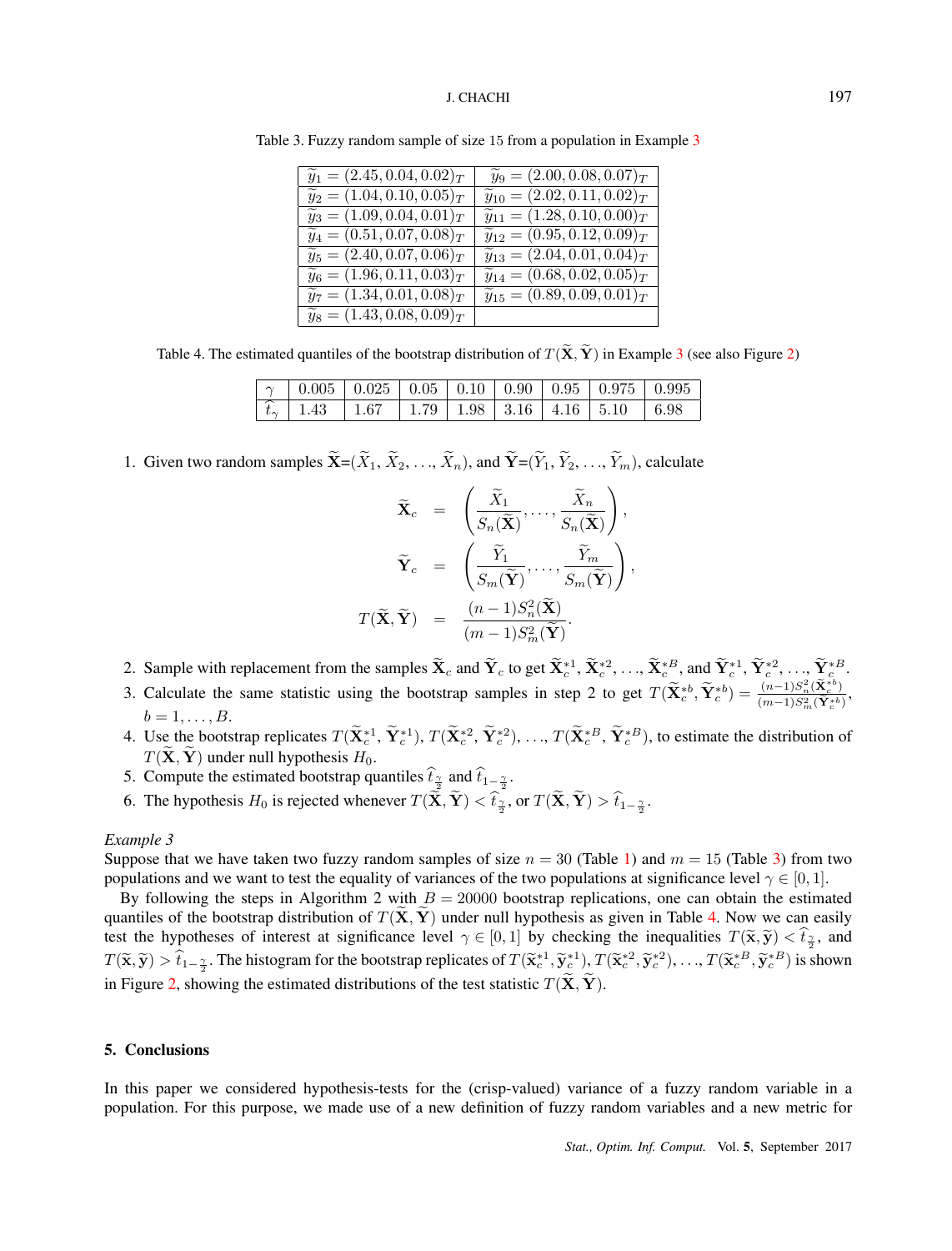

Figure 2. The estimated distributions of the test statistic  $T(\tilde{\mathbf{X}}, \tilde{\mathbf{Y}})$  in Example 3.

fuzzy numbers. Using the general bootstrap methodology, we followed the application of the bootstrap in fuzzy environment and proposed an approach to testing hypotheses on the basis of the evidence supplied by a set of sample fuzzy data. It should be pointed out that the proposed procedure in this paper can be applied in practice with no limitations.

The distribution of the test statistic in this paper under the alternative hypothesis can be obtained by means of either asymptotic or bootstrap techniques, which seems that the study of the power function of the tests proposed in this paper can be a potential research for future studies. The bootstrap approach to test the multi-sample hypothesis of variances is another topic for further research in the future, as well as discussing the adequacy of the tests through a simulation comparative study.

## **REFERENCES**

- 1. M. G. Akbari, and A. Rezaei, *Bootstrap testing fuzzy hypotheses and observations on fuzzy statistic*, Expert Systems with Applications, vol. 37, pp. 5782–5787, 2010.
- 2. K. Atanassov, *Intuitionistic Fuzzy Sets: Theory and Applications*, Physica-Verlag, Heidelberg, 1999.
- 3. R. J. Auman, *Integrals of set-valued functions*, Journal of Mathematical Analysis and Applications, vol. 12, pp. 1–12, 1965.
- 4. P. Billingsley, *Probability and Measure*, 3rd ed, Wiley, New York, 1995.
- 5. A., Blanco-Fernández, M.R., Casals, A., Colubi, N., Corral, M., García-Bárzana, M.A., Gil, G., González-Rodríguez, M.T., López, M.A., Lubiano, M., Montenegro, A.B., Ramos-Guajardo, S. De La Rosa De Sáa, and B. Sinova, *Random fuzzy sets: a mathematical tool to develop statistical fuzzy data analysis*, Iranian Journal of Fuzzy Systems, vol. 10, pp. 1–28, 2013.
- 6. J. Chachi, *On distribution characteristics of a fuzzy random variable*, Austrian Journal of Statistics, 2017, In Press.
- 7. J. Chachi, and S.M. Taheri, *Optimal statistical tests based on fuzzy random variables*, Iranian Journal of Fuzzy Systems, 2017, In Press.
- 8. B. Efron, and R. J. Tibshirani, *An Introduction to the Bootstrap*, Chapman and Hall, London, 1993.
- 9. M. Frechet, *Les elements aleatoires de natures quelconque dans une space distancie*, Ann. Inst. H. Poincare, vol. 10, no. 4, pp. 215–310, 1948. (In Ferench).
- 10. W. L. Gau, and D. J. Buehrer, *Vague sets*, IEEE Transactions on Systems Man and Cybernetics, vol. 23, pp. 610–614, 1993.
- 11. M.Á. Gil, M. Montenegro, G. González-Rodríguez, A. Colubi, and M. R. Casals, *Bootstrap approach to the multi-sample test of means with imprecise data*, Computational Statistics and Data Analysis, vol. 51, pp. 148–162, 2006.
- 12. M.Á. Gil, M. López-Díaz, and D. A. Ralescu, *Overview on the development of fuzzy random variables*, Fuzzy Sets and Systems, vol. 157, pp. 2546–2557, 2006.
- 13. G. González-Rodríguez, M. Montenegro, A. Colubi, and M. A. Gil, *Bootstrap techniques and fuzzy random variables: Synergy in hypothesis testing with fuzzy data*, Fuzzy Sets and Systems, vol. 157, pp. 2608–2613, 2006.
- 14. M. B. Gorzalzany, *A method of inference in approximate reasoning based on interval-valued fuzzy sets*, Fuzzy Sets and Systems, vol. 21, pp. 1–17, 1987.
- 15. G. Hesamian, and J. Chachi, *Two-sample Kolmogorov-Smirnov fuzzy test for fuzzy random variables*, Statistical Papers, vol. 56, pp. 61–82, 2013.
- 16. R. Korner, *On the variance of random fuzzy variables*, Fuzzy Sets and Systems, vol. 92, no. 1, pp. 83–93, 1997.

*Stat., Optim. Inf. Comput.* Vol. 5, September 2017